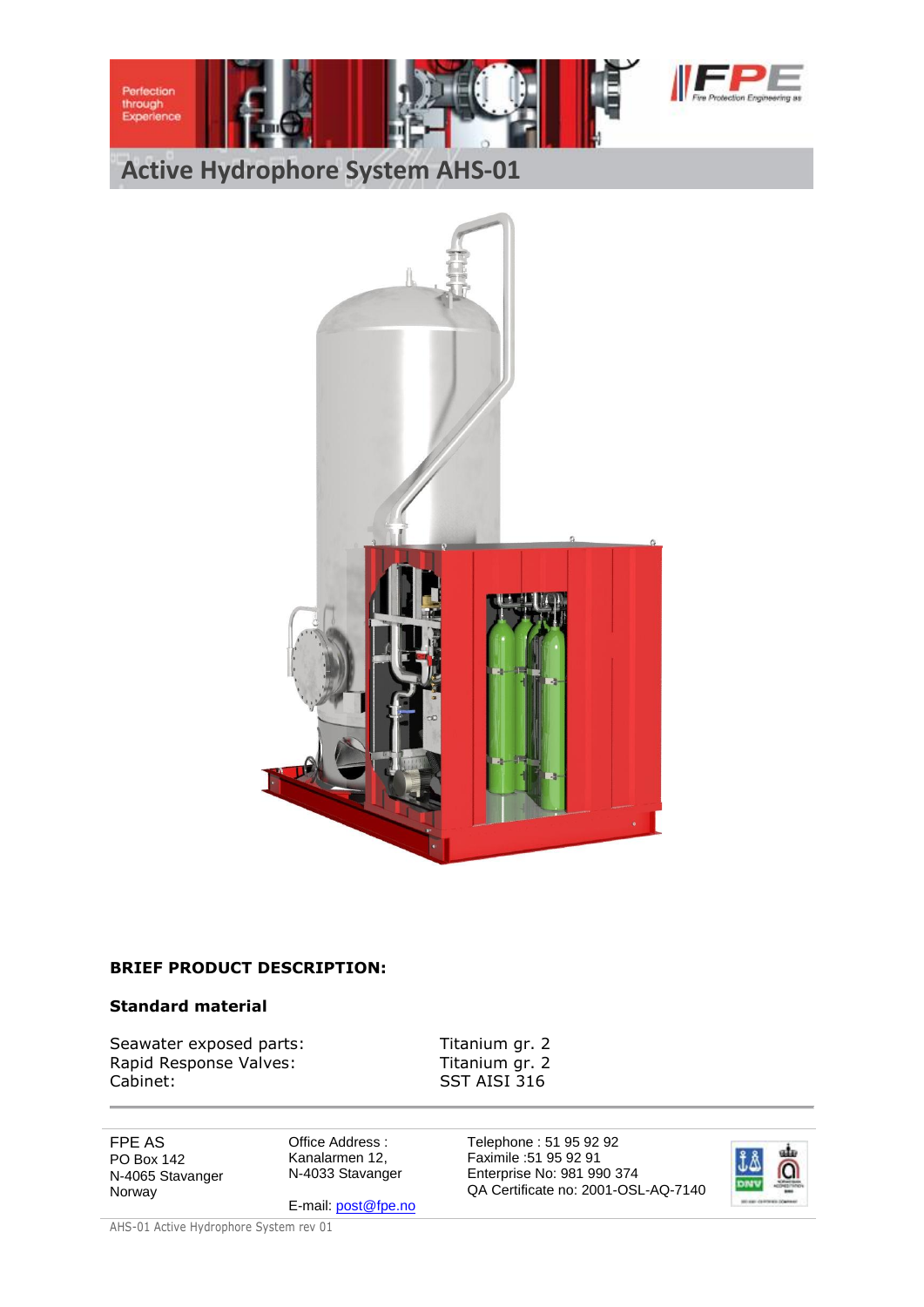

This is a skid mounted unit, with the hydrophore tank and the high pressure cylinder cabinet located at a common skid.

With this solution, the pressure control valves are located below the water level in the tank.

The air inlet piping system to the hydrophore tank is thereby provided with check valves, to prevent water from entering into the pressure regulating valves.

Both the piping system and the tank needs to have pressure safety valves.

FPE AS PO Box 142 N-4065 Stavanger Norway

Office Address : Kanalarmen 12, N-4033 Stavanger

E-mail[: post@fpe.no](mailto:post@fpe.no)

Telephone : 51 95 92 92 Faximile :51 95 92 91 Enterprise No: 981 990 374 QA Certificate no: 2001-OSL-AQ-7140

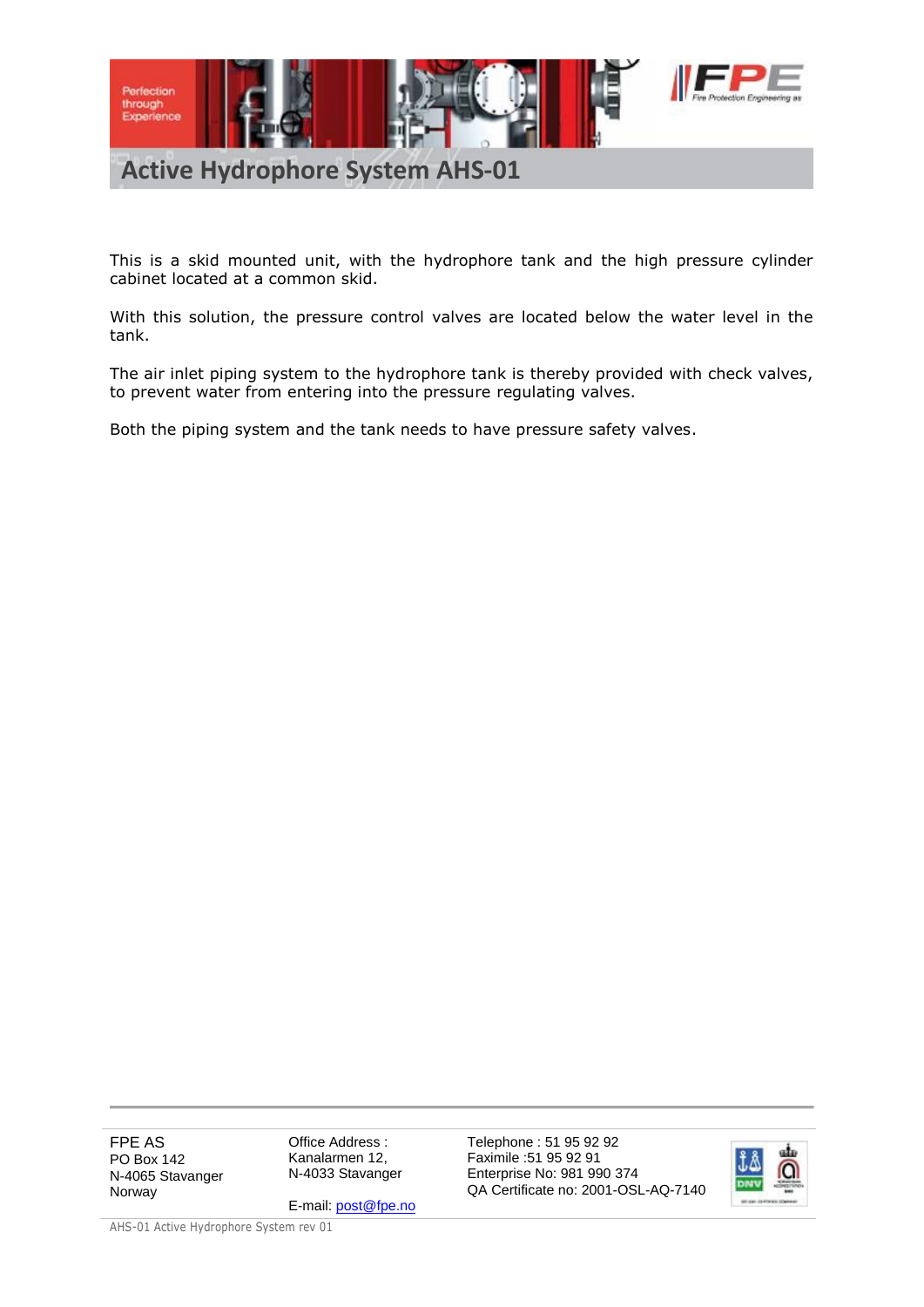

# **Where to use Active Hydrophore System**

The firewater system on an Offshore Oil Installation is normally built around a Firewater Ring Main (FRM), located on one of the lower decks.

Branches and risers are routed from the FRM to the individual firewater users, such as Deluge systems, Hydrants and Monitors. The firewater is fed into the FRM from large capacity Firewater Pumps (FP), located at sea level.

A Jockey Pump (i.e. a pump with low flow and high pressure capabilities) maintains FRM pressure at all times.

Following activation of a Deluge System (a high flow firewater user), the Jockey Pump cannot keep up with the demand, and the FP's are activated. The run-up time of the FP, normally  $10 - 25$  seconds will be longer than the opening time for the deluge valves, which will then cause the upper parts of the firewater distribution piping to be drained, due to gravitational force. This drainage will create a vacuum (aka. Column Separation) in the upper parts of the firewater piping.

When the Fire Pumps are started the firewater will rapidly re-fill the drained piping, at high flow and pressure, accelerated by the vacuum. Further, because of the vacuum no air cushion is present, and this will create a very large pressure surge in the system, also known as "water hammer". Pressures exceeding 100 Barg have been experienced.

The Active Hydrophore Unit (AHS) is installed to prevent this situation to occur.

The AHS is normally installed at a low level on the platform. The size of the water tank has to be determined based on a number of factors, such as the fire pump capacity, fire pump start-up arrangement, fire pump spin-up time, number and dimensions of deluge valves involved in the largest fire scenario, the opening characteristic of the deluge valves involved, the volume of the distribution piping system for the relevant systems, etc.

The set pressure of the AHS is determined by the difference in elevation between the location of the AHS, and the highest point in the firewater system, i.e. the highest riser. Typically this difference can be around 50 meters. The set pressure of the AHS will then be around 5,5-6 Bar.

FPE AS PO Box 142 N-4065 Stavanger Norway

Office Address : Kanalarmen 12, N-4033 Stavanger

Telephone : 51 95 92 92 Faximile :51 95 92 91 Enterprise No: 981 990 374 QA Certificate no: 2001-OSL-AQ-7140



E-mail[: post@fpe.no](mailto:post@fpe.no) AHS-01 Active Hydrophore System rev 01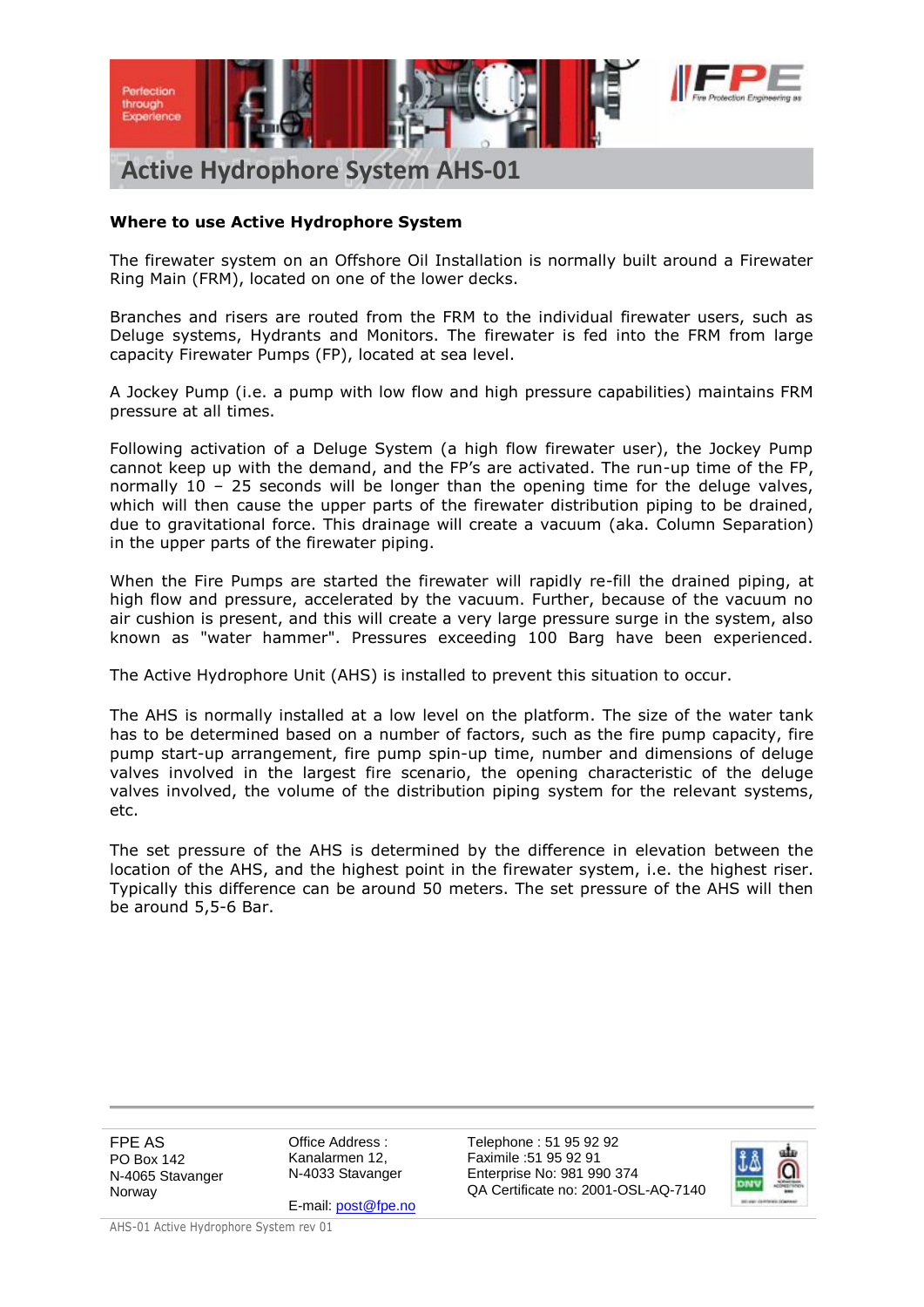

### **Technical Description**

#### **Main components**

- The AHS skid comprises of the following main components;
- Two Rapid Response Pressure Regulating valves , (one is backup in case of maintenance)
- Compressed Air Reservoirs (80 liter cylinders WP 250 Barg) ( 2 off cylinder banks)
- Water Tank, Pressure Vessel.
- Heated and Insulated Cabinet for Cylinders and instruments
- High pressure air compressor for automatic charging of high pressure cylinders.

#### **Operation**

- During normal operation of the fire water system, the AHS is in "stand-by" mode. The Water Tank is filled to capacity, and all air in the vessel is evacuated through the Automatic Vent. Valve.
- When given Deluge systems are activated, the pressure in the fire water system drops until it reaches the set pressure of the AHS. This activates the Rapid Response Regulating Valves, which are designed to maintain the pressure in the Firewater system, with increasing flow.
- Air flows into the top of the Pressure Vessel, at the set pressure of the AHS, thereby discharging water into the FRM. The Rapid Response Pressure Regulating Valve is responding in milliseconds to change in flow as the deluge valve opens up, and will maintain the pressure steady at the set pressure level throughout the sequence.
- When the firewater pumps are spinning up, the pressure in the firewater system increases. When the pressure exceeds the set pressure, The Rapid Response Pressure Regulation valve will sense this immediately, and close. The Pressure Vessel will be recharged by the water in the FRM, and the Automatic Vent. Valve will vent out the Air, resetting the AHU.

#### **Compressed air supply**

A "Haskel" Air Amplifier will automatically repressurize the Air Cylinders. Pressure is maintained at 200 Barg. The pressure is monitored in the Central Control Room via the Pressure Transmitter

FPE AS PO Box 142 N-4065 Stavanger Norway

Office Address : Kanalarmen 12, N-4033 Stavanger

E-mail[: post@fpe.no](mailto:post@fpe.no)

Telephone : 51 95 92 92 Faximile :51 95 92 91 Enterprise No: 981 990 374 QA Certificate no: 2001-OSL-AQ-7140

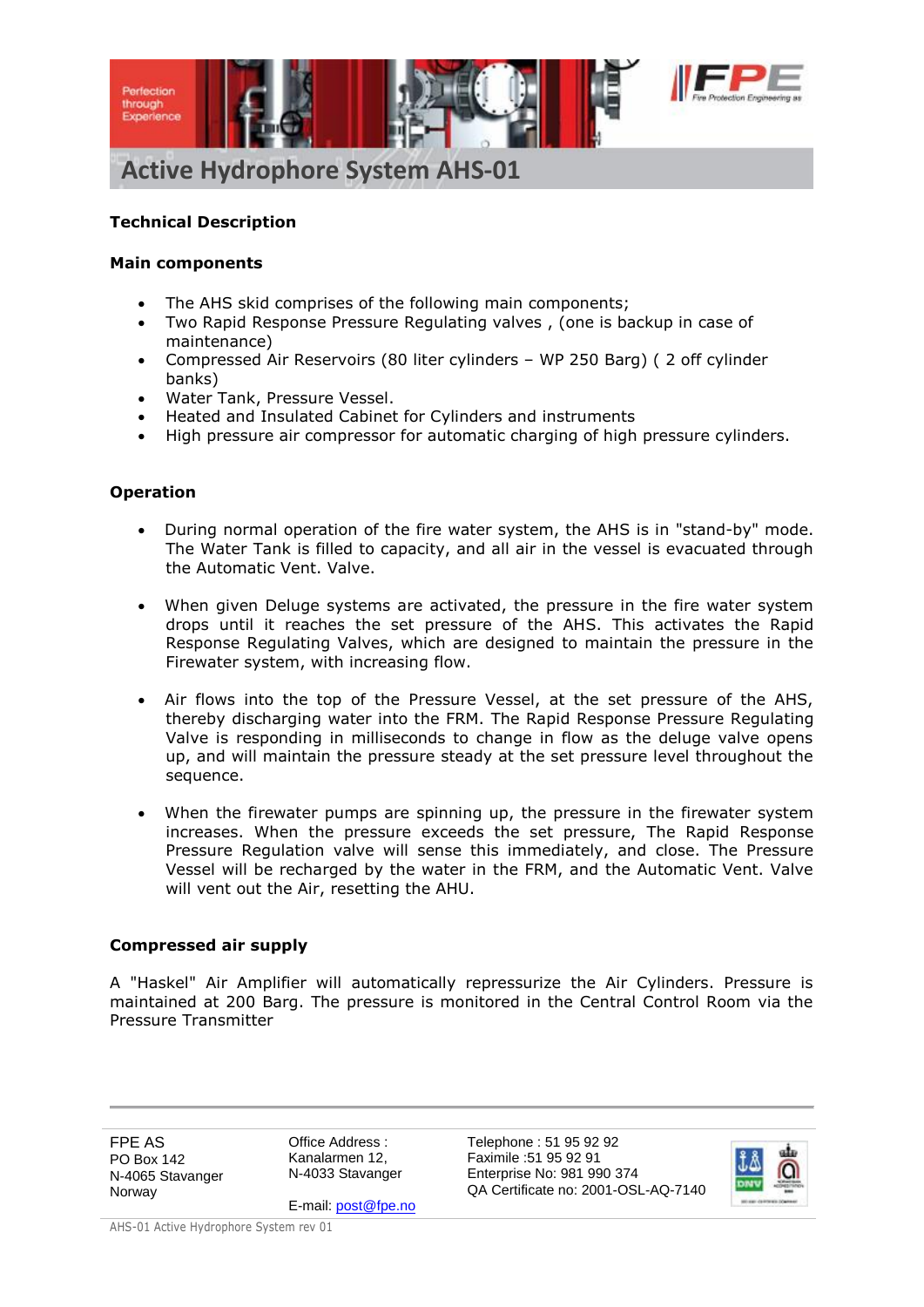

The "Haskel" Air Amplifier is powered by the Platform Instrument Air system, and automatically starts running when the reservoir pressure has dropped below the charge pressure.

# **System logic drawing**



FPE AS PO Box 142 N-4065 Stavanger Norway

Office Address : Kanalarmen 12, N-4033 Stavanger

E-mail[: post@fpe.no](mailto:post@fpe.no)

Telephone : 51 95 92 92 Faximile :51 95 92 91 Enterprise No: 981 990 374 QA Certificate no: 2001-OSL-AQ-7140

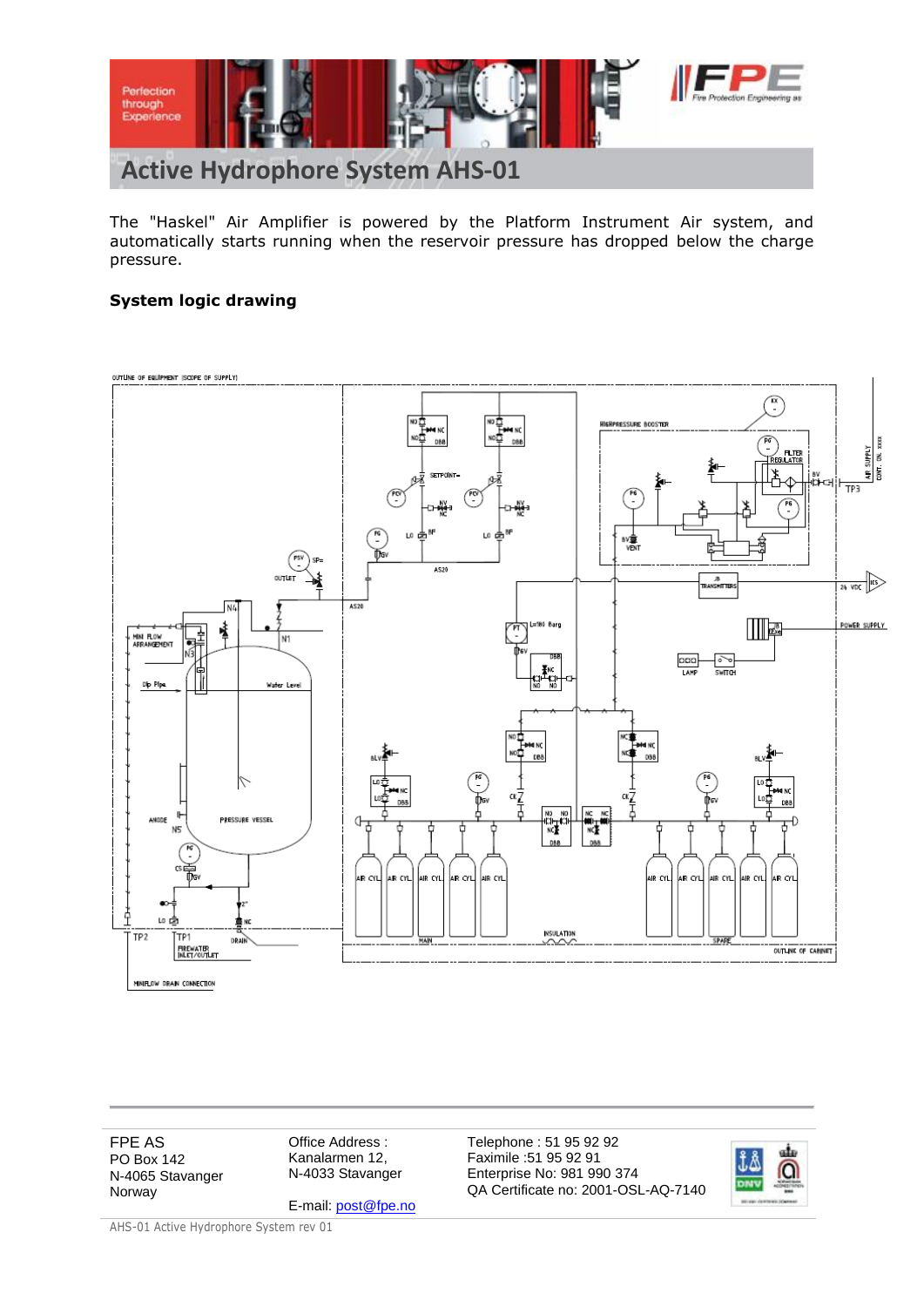

# **Schematics, Firewater System without Active Hydrophore**

#### **Standby:**

Firewater piping is pressurized by the Jockey Pump.



FPE AS PO Box 142 N-4065 Stavanger Norway

Office Address : Kanalarmen 12, N-4033 Stavanger

E-mail[: post@fpe.no](mailto:post@fpe.no)

Telephone : 51 95 92 92 Faximile :51 95 92 91 Enterprise No: 981 990 374 QA Certificate no: 2001-OSL-AQ-7140

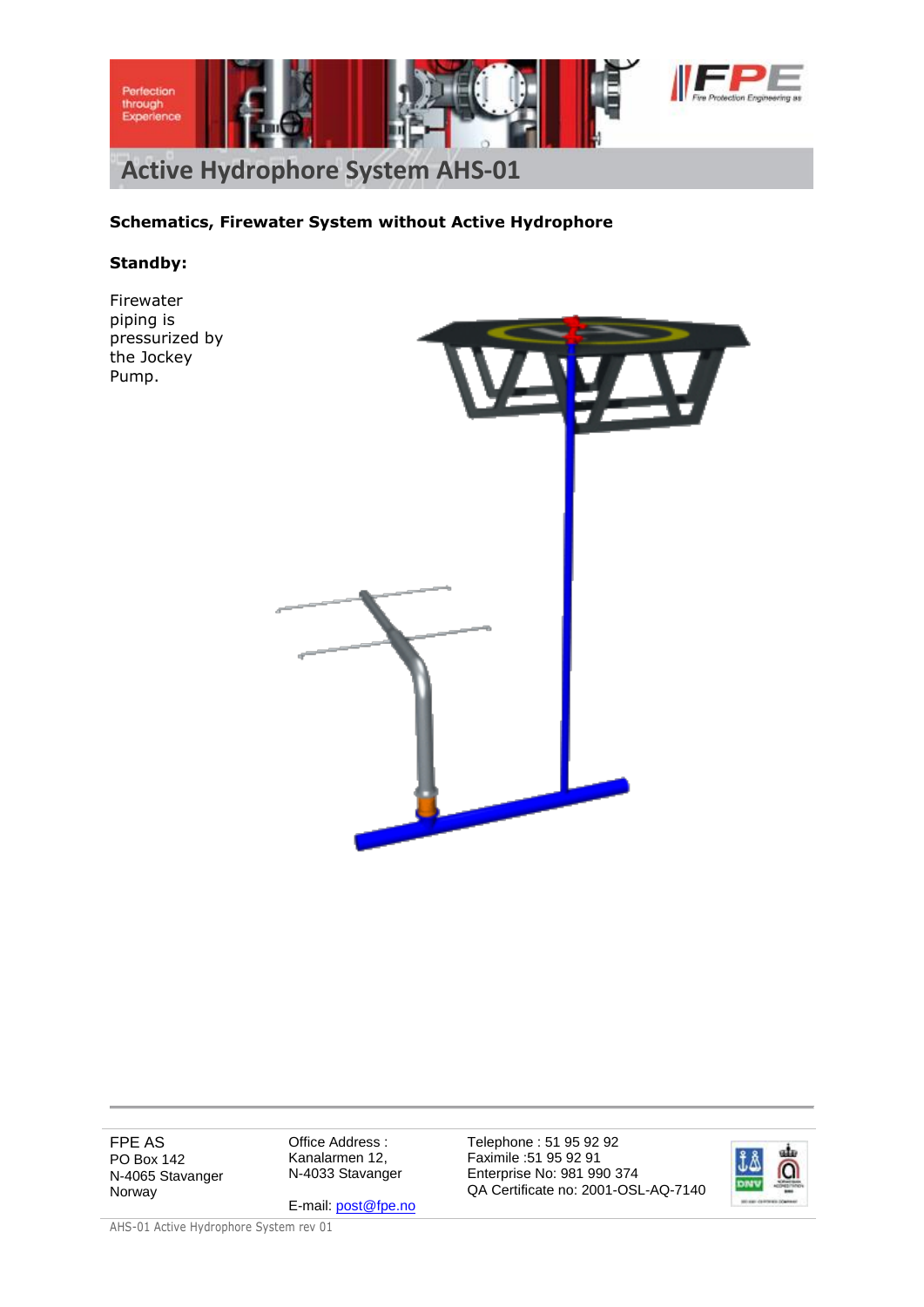



#### **Deluge System activated:**

Deluge valve is opened, water flows to the Nozzles, but main Fire Pump is not yet running at capacity. Water is drained from upper part of riser; vacuum is created (yellow).



FPE AS PO Box 142 N-4065 Stavanger Norway

Office Address : Kanalarmen 12, N-4033 Stavanger

E-mail[: post@fpe.no](mailto:post@fpe.no)

Telephone : 51 95 92 92 Faximile :51 95 92 91 Enterprise No: 981 990 374 QA Certificate no: 2001-OSL-AQ-7140

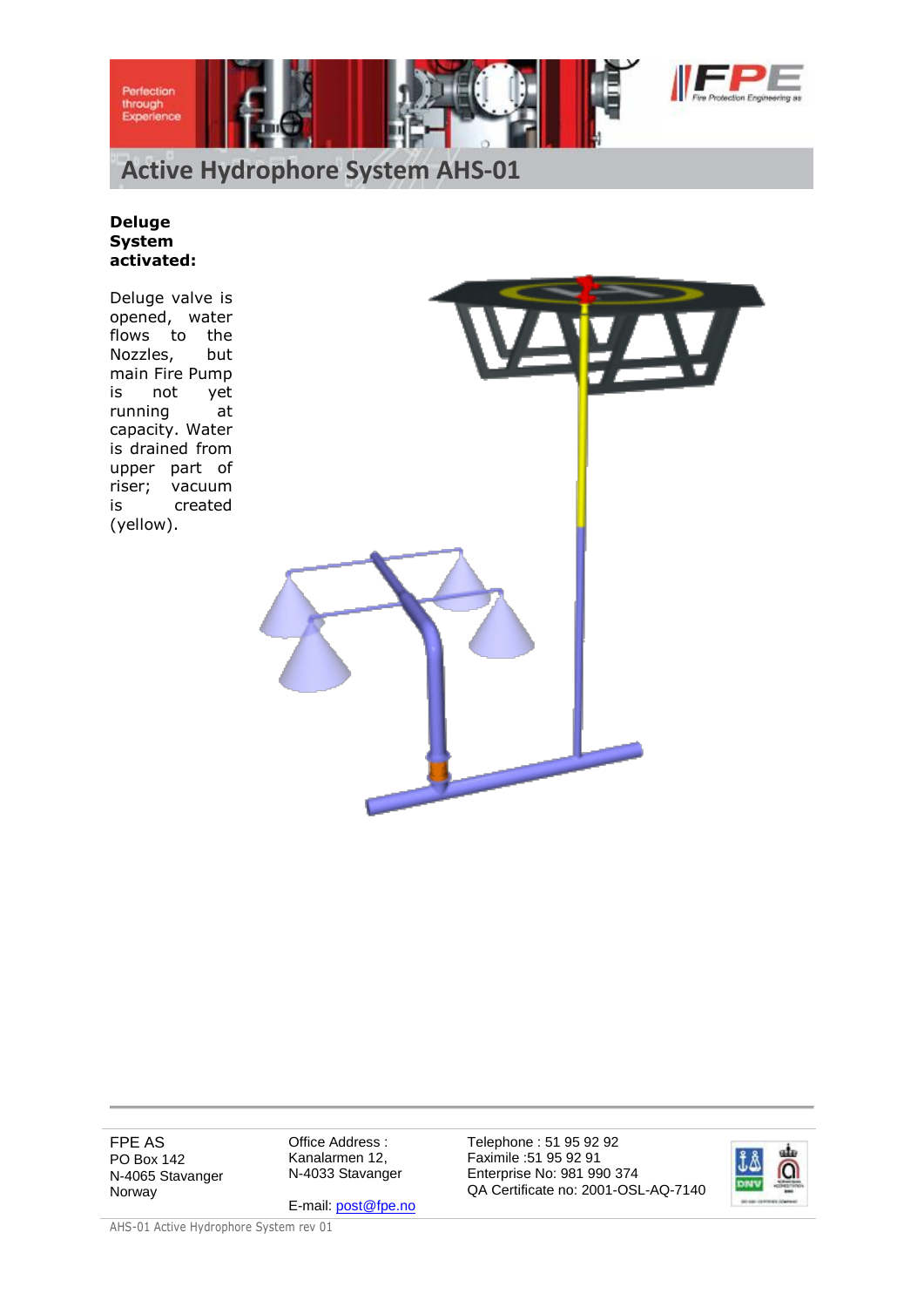



# **Fire Pumps running:**

Fire Pumps are running, and water is rapidly filling the riser, at high speed and pressure. Water hammer occurs (red).



FPE AS PO Box 142 N-4065 Stavanger Norway

Office Address : Kanalarmen 12, N-4033 Stavanger

E-mail[: post@fpe.no](mailto:post@fpe.no)

Telephone : 51 95 92 92 Faximile :51 95 92 91 Enterprise No: 981 990 374 QA Certificate no: 2001-OSL-AQ-7140

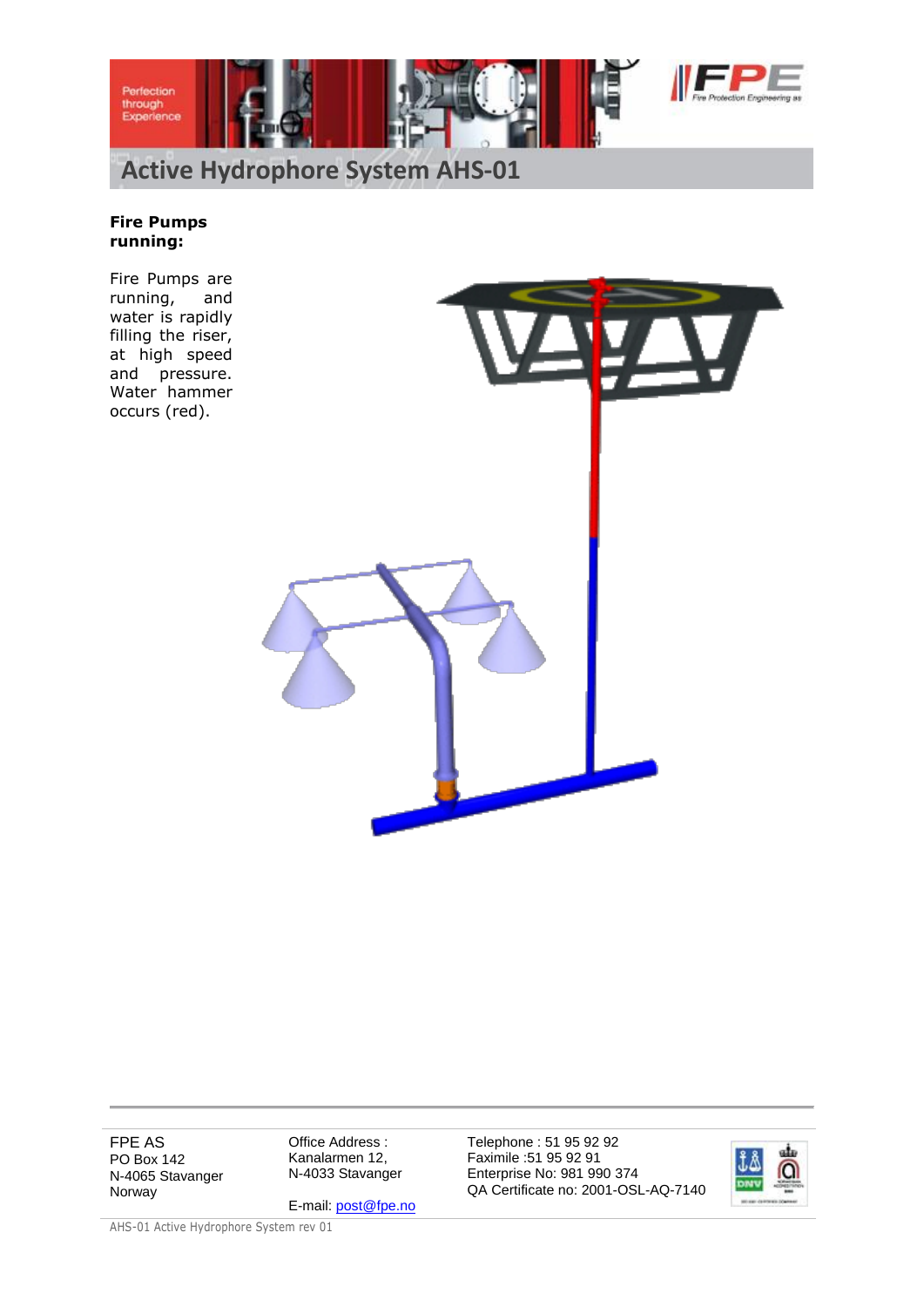

# **Schematics, Firewater System with Active Hydrophore Unit**

#### **Standby:**

Firewater piping is pressurized by the Jockey Pump. AHU System is in stand-by mode.



FPE AS PO Box 142 N-4065 Stavanger Norway

Office Address : Kanalarmen 12, N-4033 Stavanger

E-mail[: post@fpe.no](mailto:post@fpe.no)

Telephone : 51 95 92 92 Faximile :51 95 92 91 Enterprise No: 981 990 374 QA Certificate no: 2001-OSL-AQ-7140

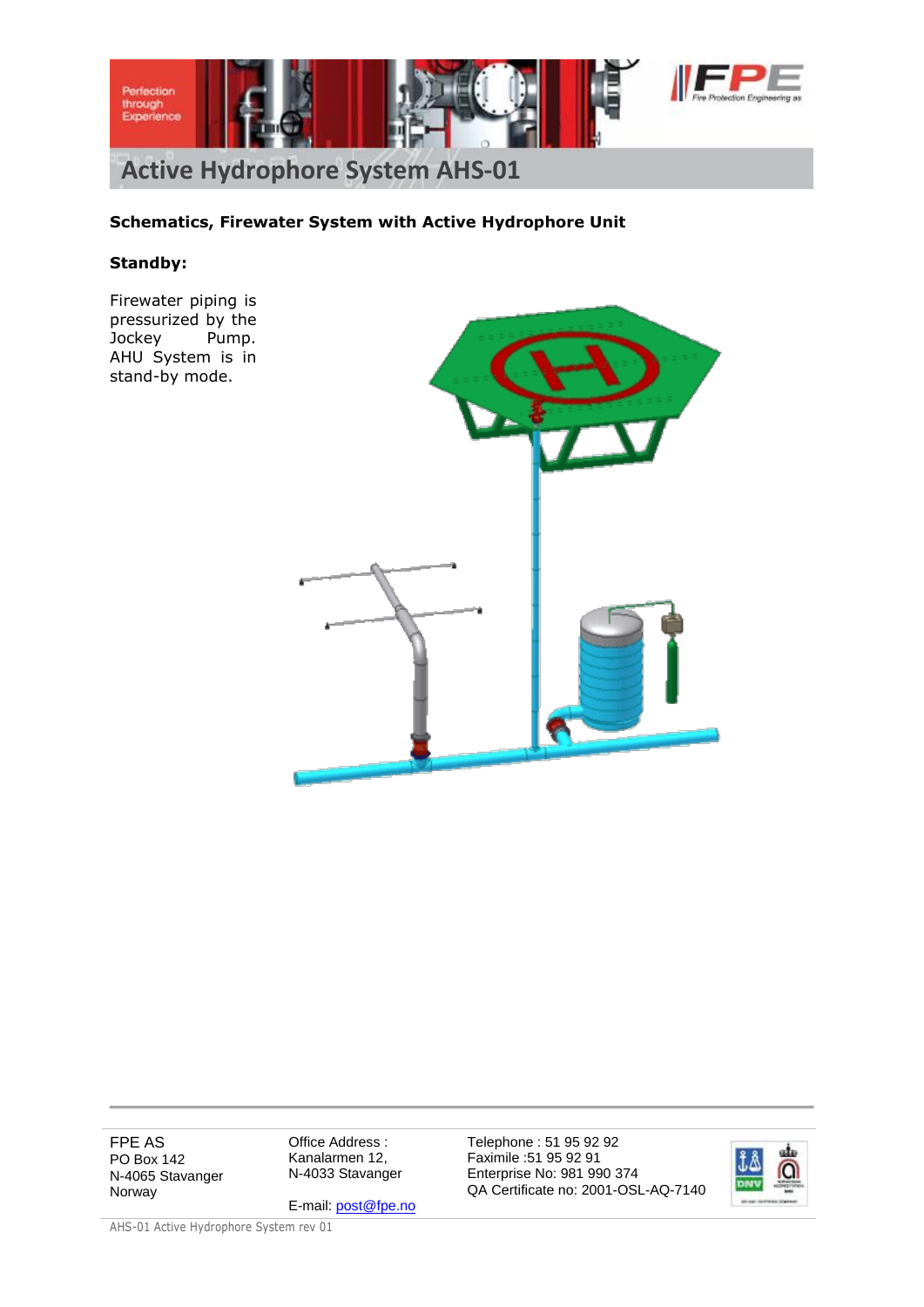



#### **Deluge System activated:**

Deluge valve is opened, water flows to the Nozzles, but main Fire Pump is not yet running at capacity. AHU is activated, thereby discharging water into the piping, maintaining a positive pressure at the top of the risers.



FPE AS PO Box 142 N-4065 Stavanger Norway

Office Address : Kanalarmen 12, N-4033 Stavanger

E-mail[: post@fpe.no](mailto:post@fpe.no)

Telephone : 51 95 92 92 Faximile :51 95 92 91 Enterprise No: 981 990 374 QA Certificate no: 2001-OSL-AQ-7140

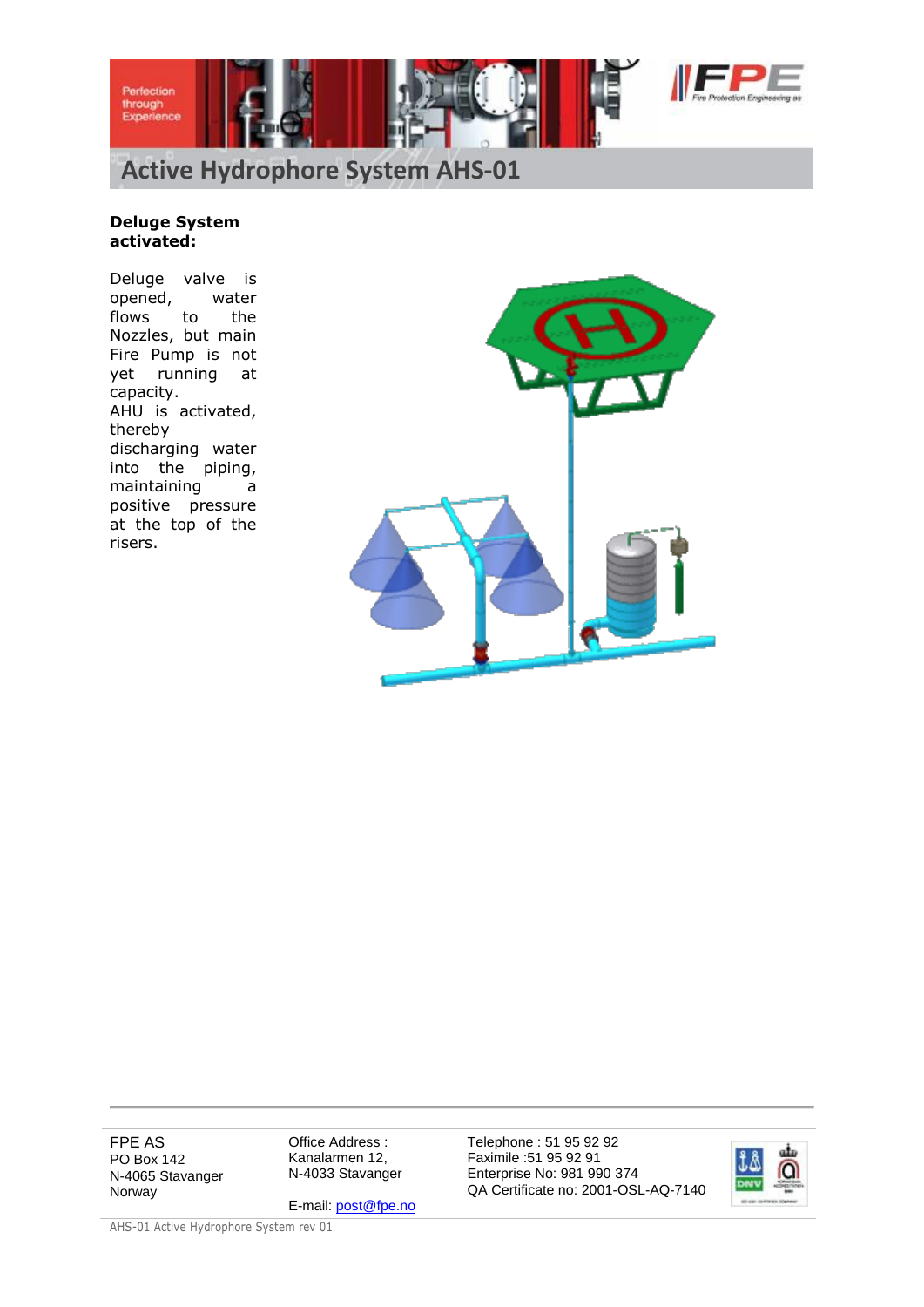



#### **Fire Pumps running:**

Fire Pumps are running at full capacity and water is filling the riser and AHU. Water hammer is prevented.



FPE AS PO Box 142 N-4065 Stavanger Norway

Office Address : Kanalarmen 12, N-4033 Stavanger

E-mail[: post@fpe.no](mailto:post@fpe.no)

Telephone : 51 95 92 92 Faximile :51 95 92 91 Enterprise No: 981 990 374 QA Certificate no: 2001-OSL-AQ-7140